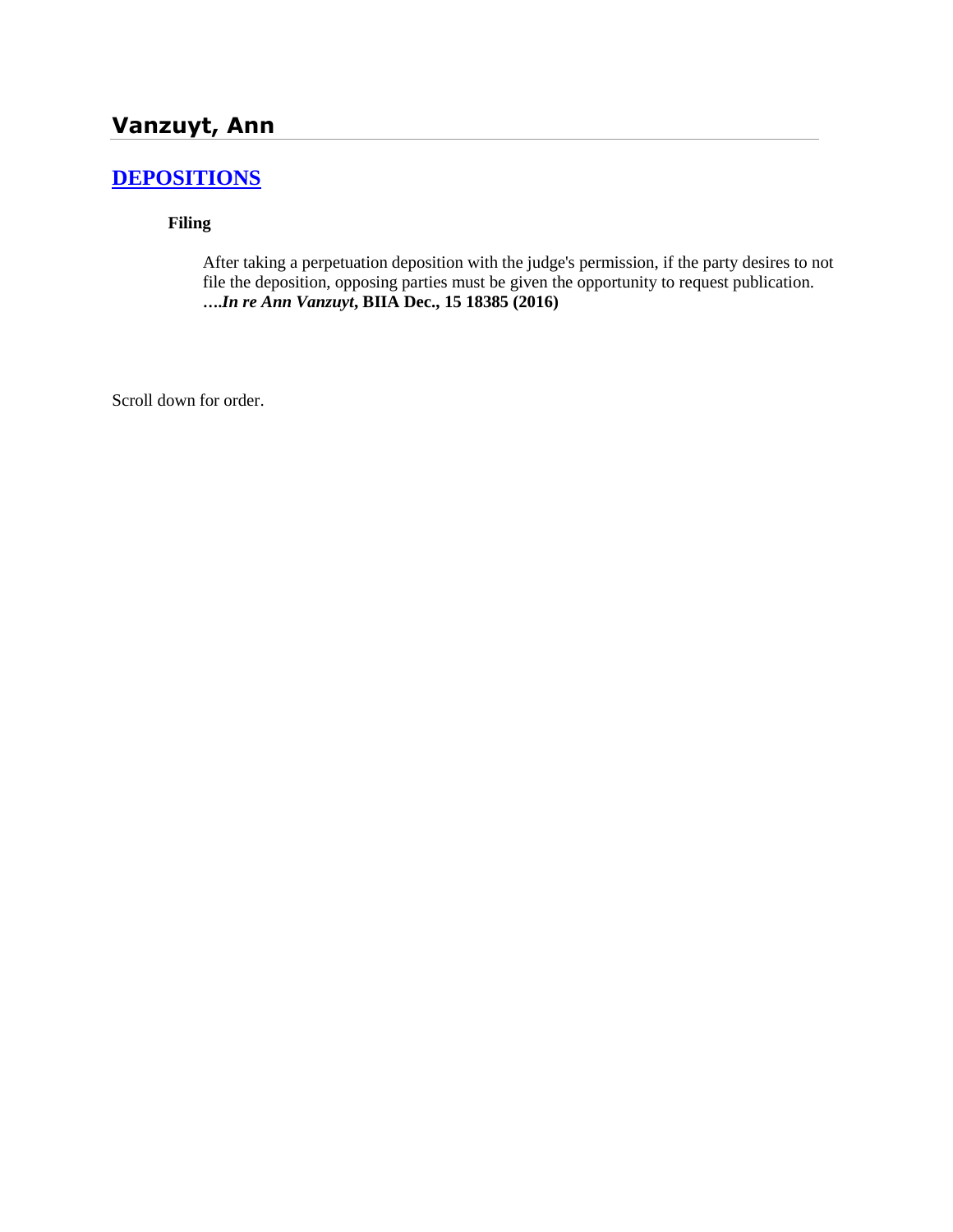### **BEFORE THE BOARD OF INDUSTRIAL INSURANCE APPEALS STATE OF WASHINGTON**

**) )**

**IN RE: ANN M. VANZUYT ) DOCKET NOS. 15 18385 & 15 20384**

**CLAIM NO. SB-00570**

# **)**

#### **) ORDER VACATING PROPOSED DECISION AND ORDER AND REMANDING THE APPEALS FOR FURTHER PROCEEDINGS**

In 2007, Ann M. VanZuyt sustained serious injuries during the course of her employment with Pierce County. The Department of Labor and Industries denied the acceptance of Ms. VanZuyt's condition of stress urinary incontinence under the claim, and closed the claim with a permanent partial disability award. Ms. VanZuyt requests that the Department accept the condition of stress urinary incontinence and provide proper and necessary treatment, time-loss compensation benefits from March 2, 2015, through August 26, 2015, and an increase in her permanent partial disability award. In the alternative, she requests a determination that she is totally permanently disabled. The industrial appeals judge directed the Department to accept Ms. VanZuyt's condition of stress urinary incontinence, provide proper and necessary treatment, and deny time-loss compensation benefits from March 2, 2015, through August 26, 2015. Both the claimant and the employer filed Petitions for Review. Because a perpetuation deposition taken in this matter was not filed by the party that took the deposition, and the opposing party was not informed that the deposition would not be filed, the Proposed Decision and Order of August 11, 2016, is vacated and this appeal is **REMANDED FOR FURTHER PROCEEDINGS**.

# **DISCUSSION**

The questions before this Board are whether Ms. VanZuyt had a stress urinary incontinence (UI) proximately caused by the industrial injury; whether the claim should remain open for further proper and necessary medical treatment; whether she is entitled to additional time-loss compensation benefits; and whether she is permanently partially or totally disabled.

At hearings Ms. VanZuyt also claimed she developed a sexual dysfunction condition caused by her industrial injury. The employer requests the Board grant review to affirm the Department orders on appeal, determining that the stress UI was not caused by the industrial injury. In her Petition for Review, the claimant asks that Dr. Kahn's deposition testimony be published and the Board grant review and consider the evidence related to Ms. VanZuyt's sexual dysfunction and conclude that the sexual dysfunction was caused by the industrial injury. We have granted review in order to allow the claimant to reopen her case-in-chief and file the perpetuation deposition of Dr. Kahn, which was taken by the self-insured employer but not published. We also allow the self-insured employer the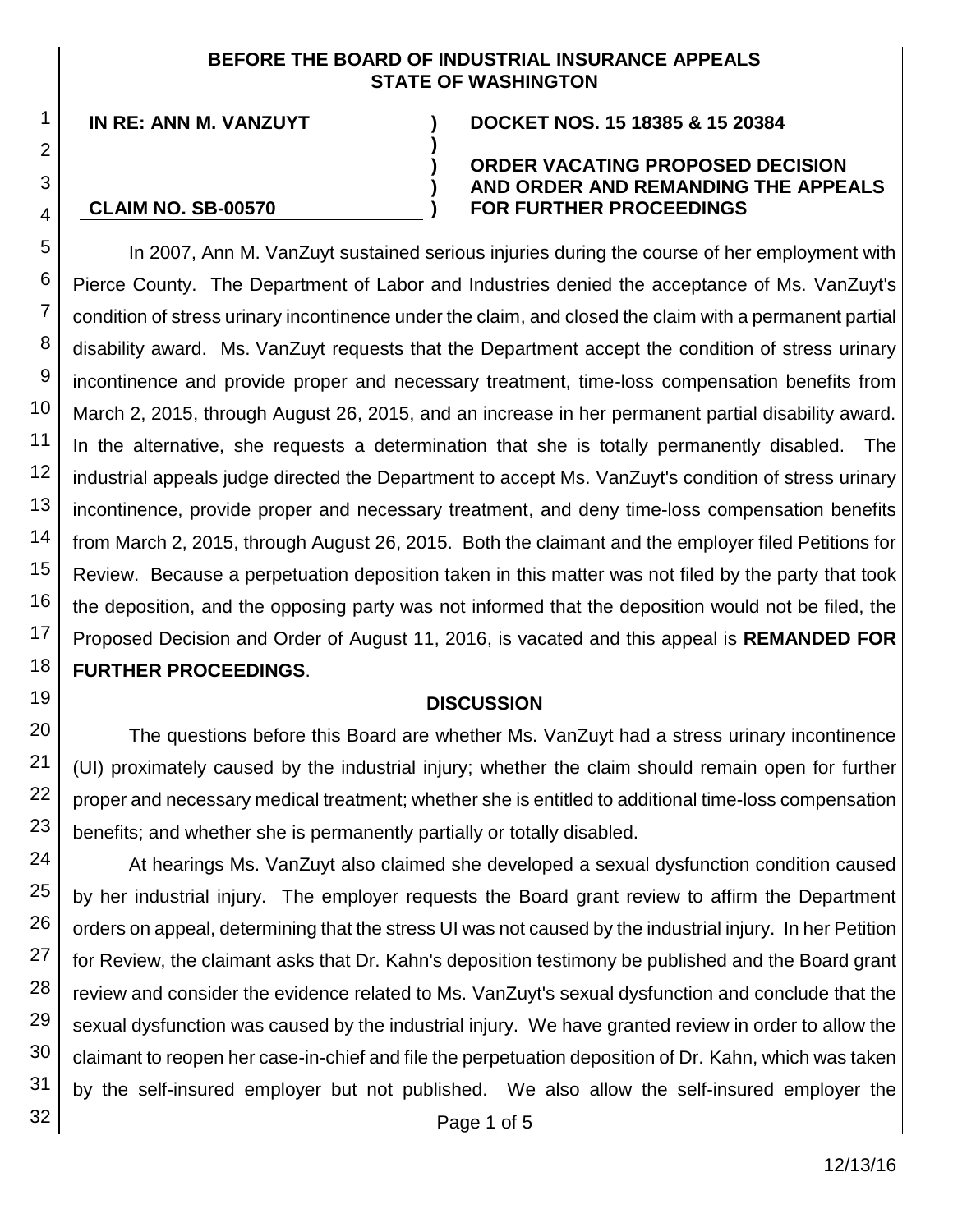1 2 opportunity to present rebuttal testimony on this issue. Dr. Kahn's deposition taken on April 14, 2016, shall be published during the hearing process on receipt.

Ms. VanZuyt is a 50-year-old woman who worked as a corrections deputy for Pierce County for 24 years. She was fingerprinting an inmate on June 10, 2007, when the inmate went berserk, grabbed Ms. VanZuyt's head, slammed it down into a table, and beat her up fairly seriously. Ultimately, she had neck, low back, and shoulder surgeries.

7 8 9 10 Prior to the initial closing of her claim, Ms. VanZuyt had low back surgery in May 2009, at which time she had a total disc replacement at L5/S1 by a Dr. Blair. After her claim was reopened in 2011, Ms. VanZuyt had a neck fusion (September 2012) and a shoulder surgery for a right rotator cuff tear (January 2012).

11 12 13 14 15 16 17 Ms. VanZuyt testified that she had urinary incontinence issues and sexual dysfunction that she relates to the low back surgery performed as treatment for her industrial injury. Although Ms. VanZuyt did not list sexual dysfunction as an issue in the Notice of Appeal, nor did it appear as an issue in the litigation order, Ms. VanZuyt's expert witnesses testified that she suffered sexual dysfunction as a result of her low back surgery. This evidence was presented in the perpetuation depositions of Richard E. Seroussi, M.D., and Claire Yang, M.D., and was not objected to by counsel for the employer.

18 19 20 21 22 23 24 25 26 27 28 Counsel for the employer did not object to Ms. VanZuyt's testimony related to sexual dysfunction including sensation issues in her vaginal area and an inability to achieve orgasm. Because this issue was not brought before our industrial appeals judge before Ms. VanZuyt's testimony, the industrial appeals judge was taken by surprise. Presumably, the industrial appeals judge determined that the evidence was prejudicial to the employer despite the fact that no surprise was demonstrated by counsel for the employer. Our judge then ruled that the issue was not before her for determination. Although we agree that it is lamentable that the sexual dysfunction issue was not raised in the Notice of Appeal or noted in the litigation order, it could very well be, as noted by counsel for the claimant, that he did not feel the issue would prejudice the employer since obviously the employer had been aware for a considerable period of time that Ms. VanZuyt was alleging that sexual dysfunction was a condition caused by her surgery.

29 30 31 We note that as early as the 2011 IME by Dr. Kahn the employer was aware Ms. VanZuyt was alleging that her sexual dysfunction condition was caused by her disc replacement surgery. In response to the industrial appeals judge's questions about whether she should "make a finding about

3

4

5

6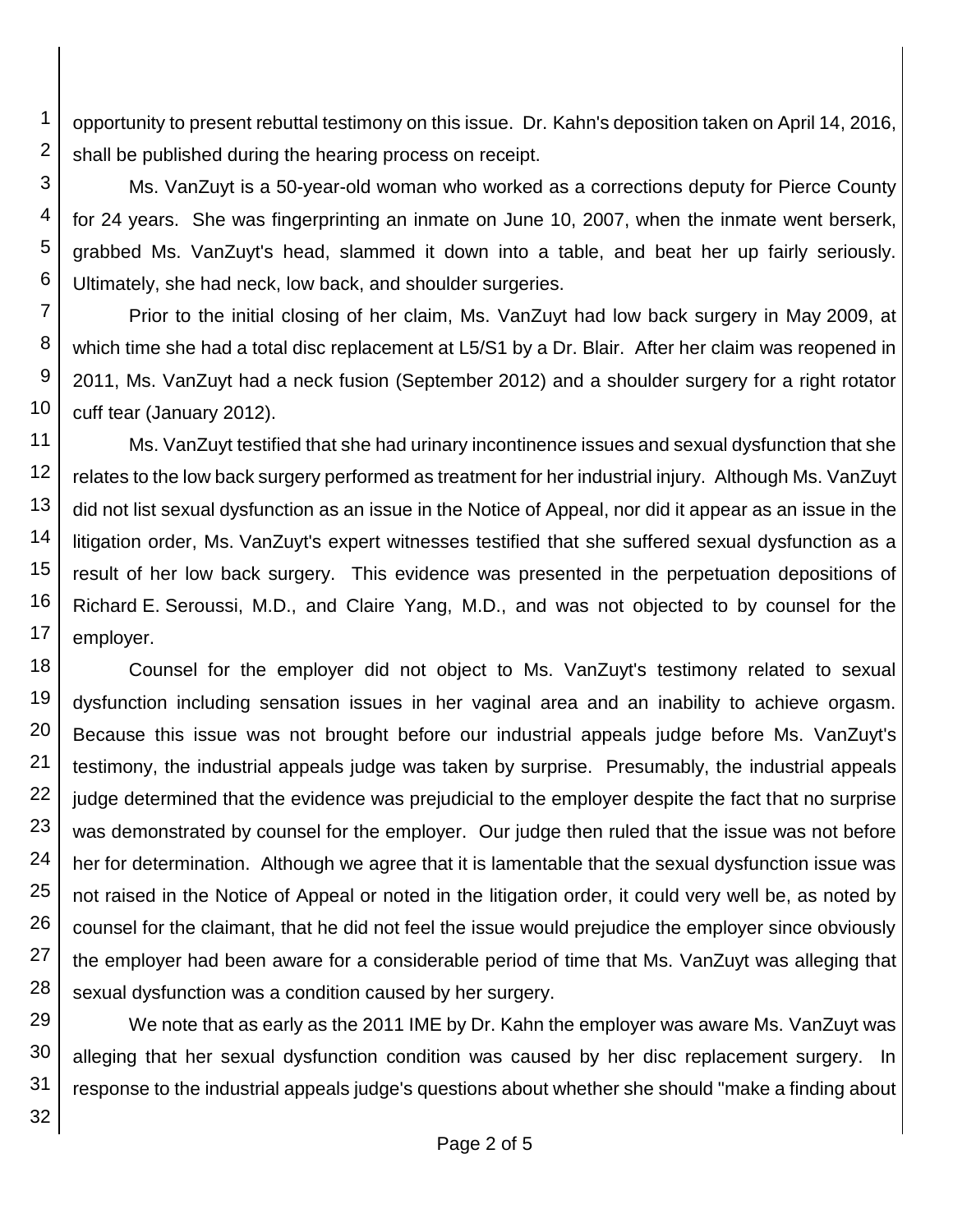1 2 sexual dysfunction," counsel for the employer did not allege surprise related to the evidence being presented by the claimant about this issue.

3 4 5 6 7 8 9 10 11 12 13 14 15 16 Sima D. Kahn, M.D., is an obstetrician/gynecologist who testified at the request of the self-insured employer at a perpetuation deposition taken on April 14, 2016. Dr. Kahn examined Ms. VanZuyt on three occasions—all at the request of the employer between 2011 and 2014. By the time Dr. Kahn testified, our industrial appeals judge had already ruled that sexual dysfunction would not be an issue in the appeal. Thus, when Dr. Kahn testified that Ms. VanZuyt's genital desensitization or orgasmic difficulties were related to her surgery, the employer's attorney moved to strike the testimony based on our judge's ruling. Dr. Kahn's testimony, especially on cross examination, is not entirely favorable to the employer. The employer decided not to file Dr. Kahn's deposition. The industrial appeals judge seems not to have noticed that the perpetuation deposition of Dr. Kahn was never filed and the Proposed Decision and Order was issued without the benefit of Dr. Kahn's testimony. According to the representation of counsel for the claimant, it was not until the transcripts were ordered by her after the Proposed Decision and Order was issued, that counsel became aware that the deposition had not been published or filed. Counsel now asks that we publish the deposition and consider it in making a decision on the issues on appeal.

17 18 19 20 We were unable to find any precedent involving a deliberate failure to file a perpetuation deposition at the Board. Although there are Board cases related to instances in which perpetuation depositions were inadvertently not filed, we have found only one case involving a seemingly deliberate failure to file a deposition. In the *White* appeal the Board stated:]

Although technically speaking, the employer's counsel should have moved to reopen his case-in-chief when he learned that Dr. Knopp's deposition would not be published by the claimant, we do not feel his failure to do so should result in the rejection of this evidence. The deposition of Dr. Knopp will remain in the record as evidence offered by the employer.<sup>1</sup>

25 26 27 28 29 This passage seems to indicate that if a perpetuation deposition is not filed by the party deposing an expert, the opposing party has the right to file the deposition. A perpetuation deposition is simply live testimony taken out of the presence of the judge. Certainly, if a party calls a witness at hearing and is not happy with the witness's testimony, it cannot retroactively cancel the testimony. We hold that where a party elects not to file a perpetuation deposition, the party has a duty to inform

21

22

23

24

30

31

l

<sup>32</sup> 1 *In re Peter White,* BIIA Dec., 58,734 (1982), at 2.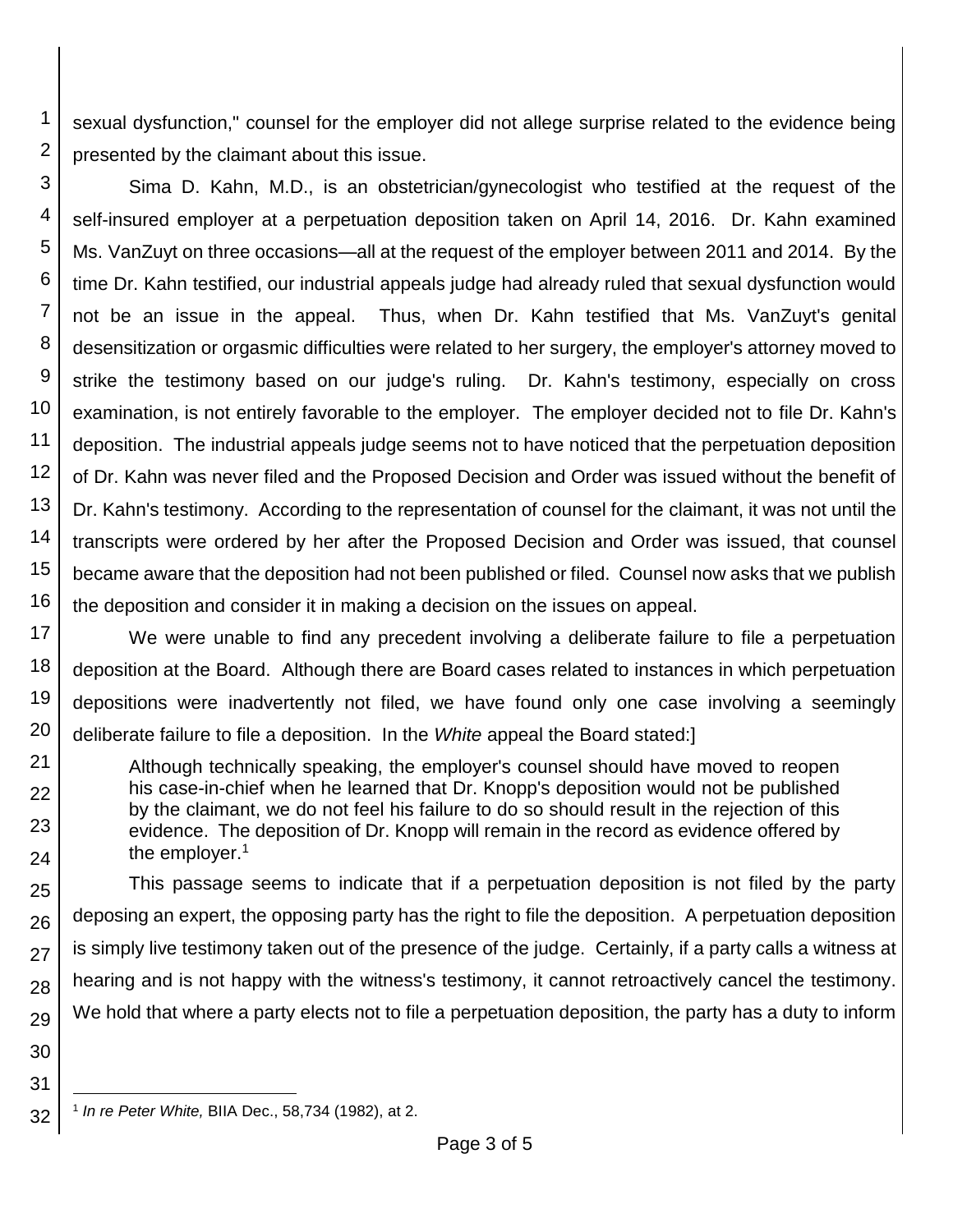the Board and opposing counsel in order to give opposing counsel the opportunity to order the deposition and have it published if the opposing party chooses to do so.

3 4 Because we determine that there has been no prejudice to the employer to include sexual dysfunction as a condition alleged to have been caused by the industrial injury, we remand to the hearing process to consider the evidence of sexual dysfunction, and to consider the deposition of Dr. Kahn. In addition, because during the proceedings the industrial appeals judge ruled that there would be no determination on this issue, the employer must be given the opportunity to rebut the claimant's evidence in this regard and the industrial appeals judge should allow the self-insured employer to present rebuttal evidence on this issue.

# **ORDER**

11 12 13 14 15 16 17 18 The August 11, 2016 Proposed Decision and Order is vacated. These appeals are remanded to the hearings process, as provided by WAC 263-12-145(4), for further proceedings as indicated by this order. Unless the matter is settled or dismissed, the industrial appeals judge will issue a new Proposed Decision and Order. The new order will contain findings and conclusions as to each contested issue of fact and law. Any party aggrieved by the new Proposed Decision and Order may petition the Board for review, as provided by RCW 51.52.104. This order vacating is not a final Decision and Order of the Board within the meaning of RCW 51.52.110.

Dated: December 13, 2016.

1

2

5

6 7

8

9 10

19

20

21

22

23

24

25

26

27

28 29

30

31

32

BOARD OF INDUSTRIAL INSURANCE APPEALS<br>
UNDA L. WILLIAMS, Chairperson **MS, Chairperson** 

JR., Member